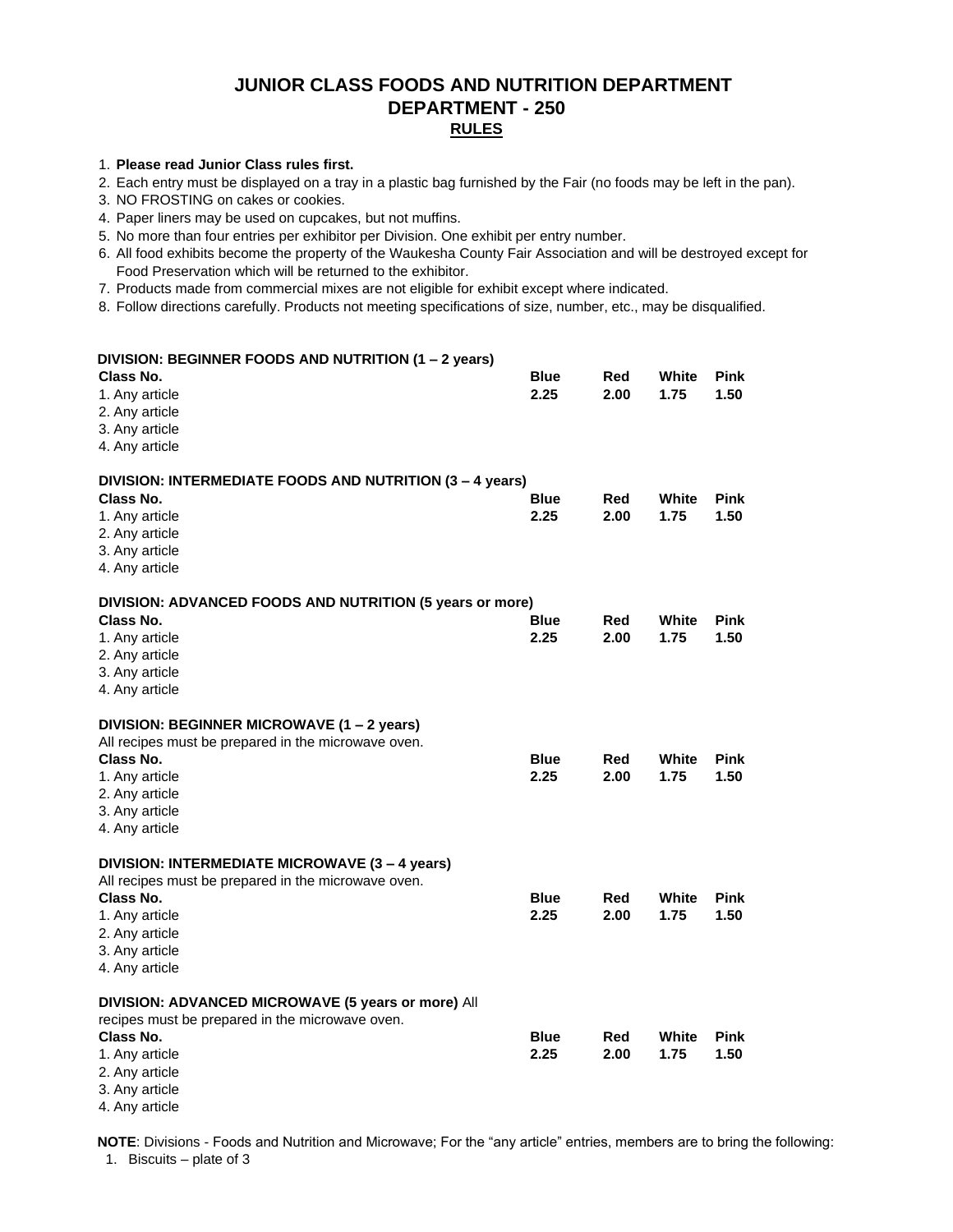- 2. Cake  $-$  1/2 of round single layer, or a 3" square from rectangular cake
- 3. Cookies/Bars plate of 3
- 4. Cupcakes plate of 3
- 5. Muffins plate of 3
- 6. Others such as salads, casseroles, pudding, soup, pizza, etc. 1 serving portion
- 7. Pie Crust whole crust
- 8. Pie ONE PIECE
- 9. Posters/Displays 14" x 22" poster board
- 10. Quick Breads ½ loaf
- 11. Yeast Breads ½ loaf

#### **FOOD PRESERVATION RULES**

- 1. Foods must have been preserved by the exhibitor since previous fair.
- 2. Entries may be opened and sampled if judge deems necessary.
- 3. All Food Preservation exhibits must be labeled as follows (label attached to jar):

- 4. All products must have been canned according to USDA/UW-Extension procedures.
- 5. Entries must be in clear glass regulation canning jars.
- 6. Screw bands should be left on two piece lids.
- 7. The Fair reserves the right to destroy any product judged unsafe for human consumption.
- 8. Dried/dehydrated foods should be in air tight glass containers,  $\frac{1}{2}$  pint size with re-closeable lids. Label by type of food and drying method used.
- 9. No more than three entries per exhibit. One exhibit per entry number.
- 10. Bring one (1) jar of jam, jellies and any other food article.

#### **DIVISION: BEGINNER FOOD PRESERVATION (1 – 2 years)**

| Class No.                                              | <b>Blue</b> | Red  | White | <b>Pink</b> |
|--------------------------------------------------------|-------------|------|-------|-------------|
| 1. Any article                                         | 2.25        | 2.00 | 1.75  | 1.50        |
| 2. Any article                                         |             |      |       |             |
| 3. Any article                                         |             |      |       |             |
| 4. Any article                                         |             |      |       |             |
| DIVISION: INTERMEDIATE FOOD PRESERVATION (3 – 4 years) |             |      |       |             |
| Class No.                                              | <b>Blue</b> | Red  | White | <b>Pink</b> |
| 1. Any article                                         | 2.25        | 2.00 | 1.75  | 1.50        |
| 2. Any article                                         |             |      |       |             |
| 3. Any article                                         |             |      |       |             |
| 4. Any article                                         |             |      |       |             |
| DIVISION: ADVANCED FOOD PRESERVATION (5 or more years) |             |      |       |             |
| Class No.                                              | <b>Blue</b> | Red  | White | <b>Pink</b> |
| 1. Any article                                         | 2.25        | 2.00 | 1.75  | 1.50        |
| 2. Any article                                         |             |      |       |             |
| 3. Any article                                         |             |      |       |             |
| 4. Any article                                         |             |      |       |             |

### **FOOD REVUE RULES**

- 1. Exhibitors will be judged on place settings, menu and meal planning, and knowledge of food preparation.
- 2. All entries must include a table theme (ex. Birthday party, holiday, etc.).
- 3. Place settings should include theme appropriate table covering, placemat, dinnerware, stemware, and flatware.<br>4. Menus must include at least three items (ex. Appetizer, Main Dish, Vegetables, Salad, Bread, Dessert,
- 4. Menus must include at least three items (ex. Appetizer, Main Dish, Vegetables, Salad, Bread, Dessert, Beverage). Healthy nutrition guidelines from<https://www.choosemyplate.gov/> should be incorporated in the menu planning.
- 5. Recipes should be written in standard recipe form. List the ingredients first, then the method of preparation. Exact measurements and cooking terminology should be given.
- 6. The centerpiece must complement the table theme.
- 7. The prepared food item will not be tasted so temperature control is not necessary.
- 8. Cloverbuds may participate but should register in Department 217.